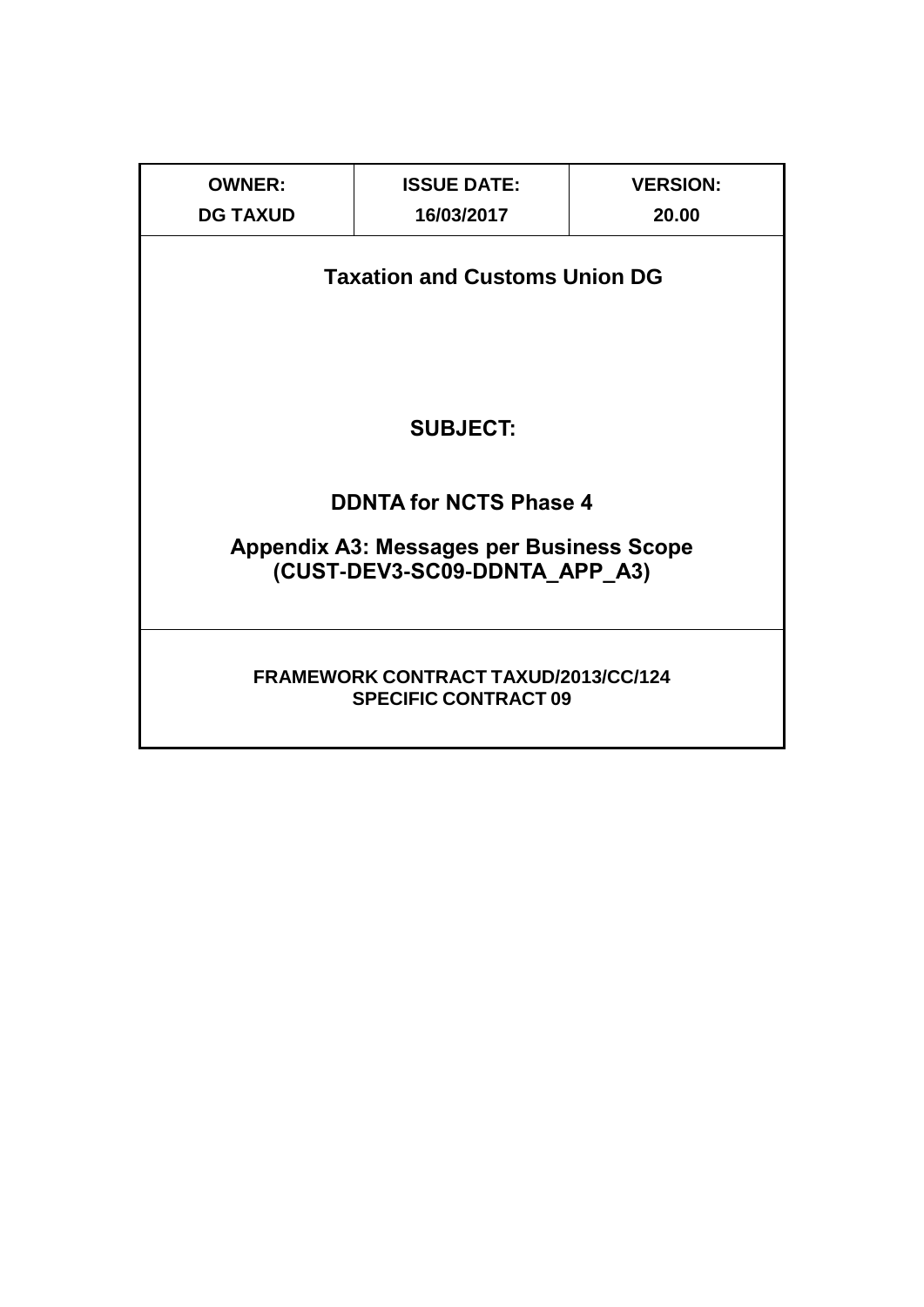## **INTRODUCTION**

The following developments need to be undertaken:

- A mandatory development in the Common Domain, based upon CCN/CSI and EDIFACT, all these exchanges being part of the core business process;
- A mandatory development of the E\_DEC\_DAT and E\_REL\_TRA exchanges in the External Domain;
- A (strongly) recommended development of a number of messages in the National and External Domains;
- A mandatory development in the Common Domain, based upon XML (or EDIFACT for IE030, IE031, IE032, IE913, IE931, IE932) on the Inter(Extra)net.

The overall development should cover a number of "Business Processes", as defined for Transit in FTSS 4\_0 NCTS Addendum 2009 [A4]. The following Business Processes have been defined:

- Core Business:
- Guarantee Management;
- Central Services;
- Systems Administration.

In addition, a number of "Technical Messages" need to be foreseen. These are also defined below.

Please note that this Appendix is derived from Appendix A1.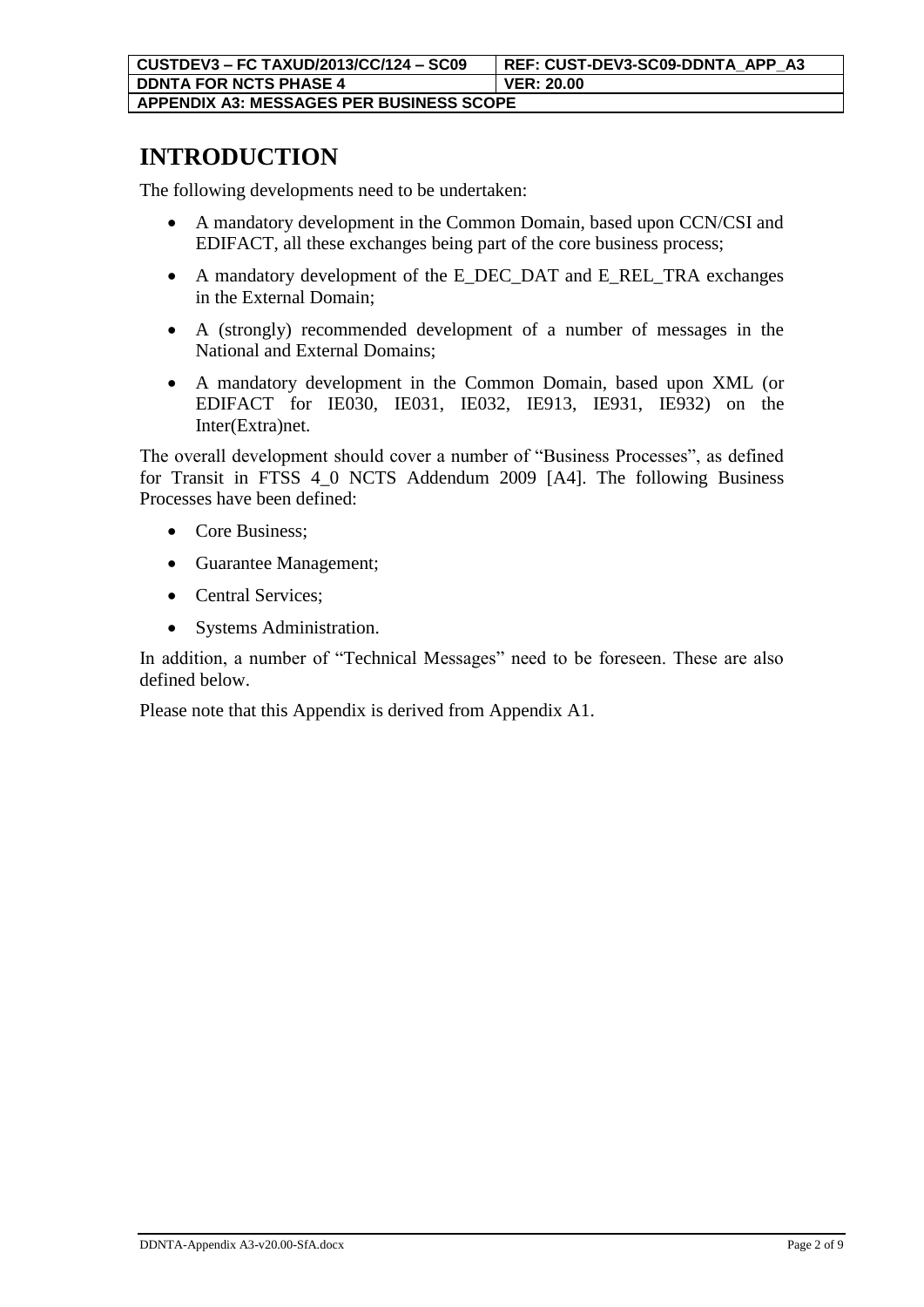#### **CORE BUSINESS**

The Information Exchanges for the Core Business process are summarised in the table below. In this table only the "Functional Messages" to be foreseen have been included.

|              |                                           |                  |              |                       |       |             | <b>National Export Control Application</b><br><b>EDI</b> Format<br>EDIFACT<br>CCN/CSI<br><b>XML</b><br>Web<br>M<br>M<br>M<br>M<br>M<br>M<br><b>SR</b><br><b>SR</b><br>M<br>M<br><b>SR</b><br><b>SR</b> |  |              |  |                |  |
|--------------|-------------------------------------------|------------------|--------------|-----------------------|-------|-------------|--------------------------------------------------------------------------------------------------------------------------------------------------------------------------------------------------------|--|--------------|--|----------------|--|
| <b>IE</b>    | <b>Name</b>                               | <b>Reference</b> |              | Exchange<br>Mechanism |       |             |                                                                                                                                                                                                        |  |              |  |                |  |
|              |                                           |                  | Send         | Receive               | Paper | <b>NIS</b>  |                                                                                                                                                                                                        |  |              |  | <b>CCN/CSI</b> |  |
| IE001        | <b>AAR</b>                                | C AAR SND        | M            | M                     |       |             |                                                                                                                                                                                                        |  |              |  |                |  |
| <b>IE002</b> | <b>AAR</b> request                        | C_AAR_REQ        | M            | M                     |       |             |                                                                                                                                                                                                        |  |              |  |                |  |
| IE003        | AAR response                              | C_AAR_RSP        | M            | M                     |       |             |                                                                                                                                                                                                        |  |              |  |                |  |
| <b>IE004</b> | Amendment acceptance                      | E_AMD_ACC        | <b>SR</b>    |                       |       | Y           |                                                                                                                                                                                                        |  |              |  |                |  |
| <b>IE005</b> | Amendment rejection                       | <b>E_AMD_REJ</b> | <b>SR</b>    |                       |       | $\mathbf Y$ |                                                                                                                                                                                                        |  |              |  |                |  |
| <b>IE006</b> | Arrival advice                            | C_ARR_ADV        | M            | M                     |       |             |                                                                                                                                                                                                        |  |              |  |                |  |
| IE007        | Arrival notification                      | <b>E_ARR_NOT</b> |              | <b>SR</b>             |       | $\mathbf Y$ |                                                                                                                                                                                                        |  |              |  |                |  |
| <b>IE008</b> | Arrival notification rejection            | <b>E_ARR_REJ</b> | <b>SR</b>    |                       |       | $\mathbf Y$ |                                                                                                                                                                                                        |  |              |  |                |  |
| <b>IE009</b> | Cancellation decision                     | E_CAN_DEC        | <b>SR</b>    |                       |       | $\mathbf Y$ |                                                                                                                                                                                                        |  | <b>SR</b>    |  |                |  |
| IE010        | Cancellation notification                 | C_CAN_NOT        | M            | M                     |       |             | M                                                                                                                                                                                                      |  | M            |  |                |  |
| <b>IE011</b> | <b>Sensitive Goods Notification</b>       | C_SGI_NOT        | M            |                       |       |             | M                                                                                                                                                                                                      |  | M            |  |                |  |
| IE012        | <b>AAR-TIR-SPEED</b>                      | C_AAR_SPD        | $\mathbf{M}$ |                       |       |             | M                                                                                                                                                                                                      |  | M            |  |                |  |
| <b>IE013</b> | Declaration amendment                     | <b>E_DEC_AMD</b> |              | <b>SR</b>             |       | $\mathbf Y$ |                                                                                                                                                                                                        |  | <b>SR</b>    |  |                |  |
| IE014        | Declaration cancellation request          | <b>E_DEC_CAN</b> |              | <b>SR</b>             |       | Y           |                                                                                                                                                                                                        |  | <b>SR</b>    |  |                |  |
| <b>IE015</b> | Declaration data                          | <b>E_DEC_DAT</b> |              | M                     |       | Y           |                                                                                                                                                                                                        |  | <b>SR</b>    |  |                |  |
| IE016        | Declaration rejected                      | <b>E_DEC_REJ</b> | <b>SR</b>    |                       |       | $\mathbf Y$ |                                                                                                                                                                                                        |  | <b>SR</b>    |  |                |  |
| IE017        | Departure control results                 | N_DEP_CON        |              | $\mathbf R$           |       | Y           |                                                                                                                                                                                                        |  | R            |  |                |  |
| IE018        | Destination control results (type A or B) | C_DES_CON        | M            | M                     |       |             | M                                                                                                                                                                                                      |  | $\mathbf{M}$ |  |                |  |
| <b>IE019</b> | Discrepancies                             | E_DIS_SND        | <b>SR</b>    |                       |       | $\mathbf Y$ |                                                                                                                                                                                                        |  | <b>SR</b>    |  |                |  |
|              | IE020 Discrepancies solved notification   | C_DIS_SOL        | M            | M                     |       |             | M                                                                                                                                                                                                      |  | $\mathbf M$  |  |                |  |
| <b>IE021</b> | AAR rejection notification                | <b>E_REJ_NOT</b> | ${\rm SR}$   |                       |       | Y           |                                                                                                                                                                                                        |  | <b>SR</b>    |  |                |  |
| <b>IE023</b> | Guarantor notification                    | <b>E_GUA_NOT</b> | <b>SR</b>    |                       |       | $\mathbf Y$ |                                                                                                                                                                                                        |  | ${\rm SR}$   |  |                |  |
| <b>IE024</b> | Forwarded arrival advice                  | C_FWD_ARR        | $M_{\odot}$  | $\mathbf M$           |       |             | $\mathbf M$                                                                                                                                                                                            |  | M            |  |                |  |
| <b>IE025</b> | Goods release notification                | <b>E_GDS_REL</b> | <b>SR</b>    |                       |       | Y           |                                                                                                                                                                                                        |  | <b>SR</b>    |  |                |  |
| IE027        | Movement query                            | <b>C_MVT_QUE</b> | $\mathbf M$  | $\mathbf M$           |       |             | M                                                                                                                                                                                                      |  | M            |  |                |  |
| <b>IE028</b> | MRN allocated                             | <b>E_MRN_ALL</b> | <b>SR</b>    |                       |       | $\mathbf Y$ |                                                                                                                                                                                                        |  | <b>SR</b>    |  |                |  |
| <b>IE029</b> | Release for transit                       | E_REL_TRA        | M            |                       |       | $\mathbf Y$ |                                                                                                                                                                                                        |  | ${\rm SR}$   |  |                |  |
| <b>IE035</b> | Recovery procedure notification           | E REC NOT        | $\mathbf{O}$ |                       |       | Y           |                                                                                                                                                                                                        |  | $\mathbf R$  |  |                |  |
| <b>IE038</b> | Response to movement query                | C_MVT_RSP        | $M$ $M$      |                       |       |             | M                                                                                                                                                                                                      |  | $\mathbf M$  |  |                |  |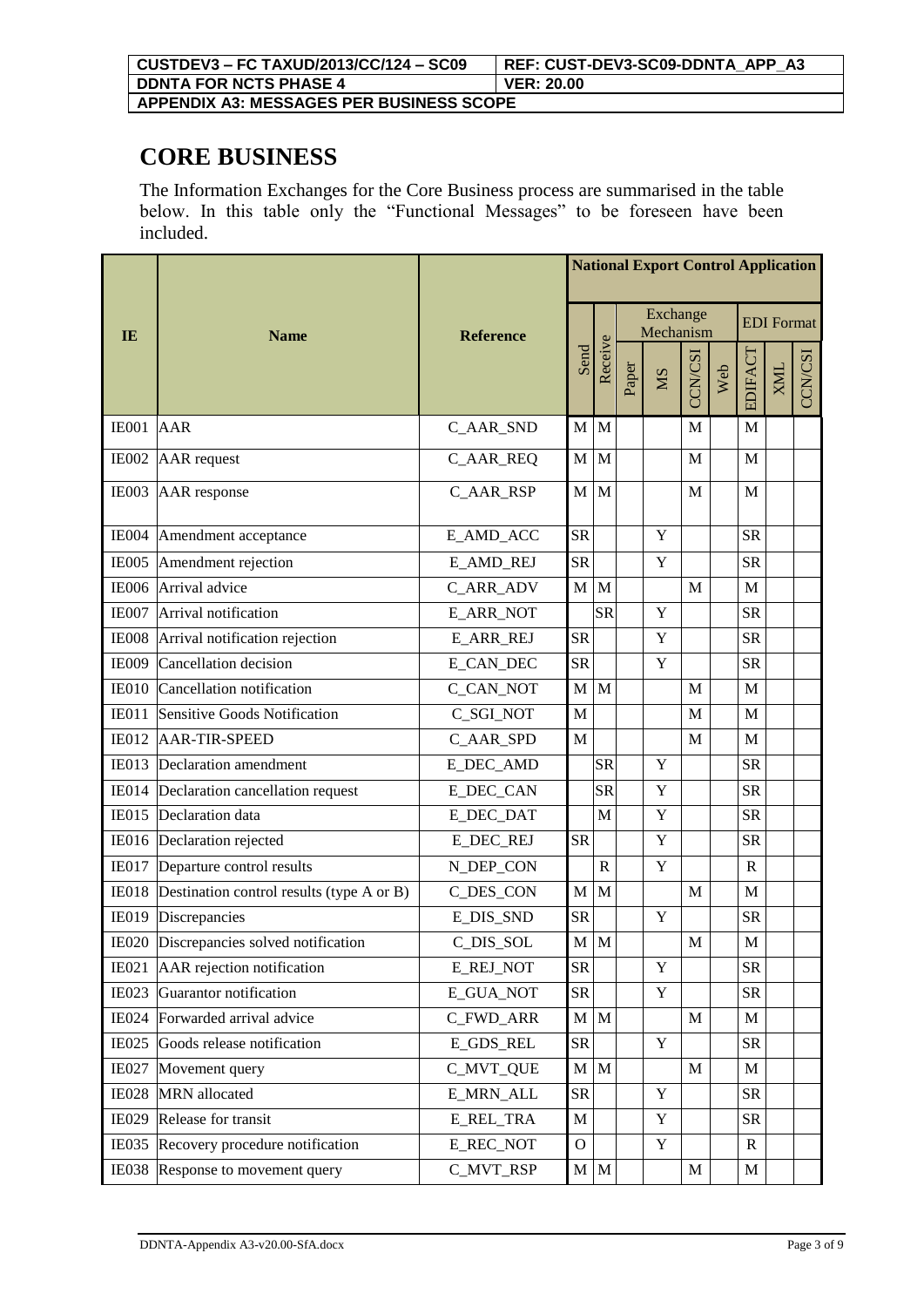**CUSTDEV3 – FC TAXUD/2013/CC/124 – SC09 REF: CUST-DEV3-SC09-DDNTA\_APP\_A3 DDNTA FOR NCTS PHASE 4 VER: 20.00**

**APPENDIX A3: MESSAGES PER BUSINESS SCOPE**

|              |                                        |                  | <b>National Export Control Application</b><br>Exchange |              |             |           |        |     |              |                   |         |
|--------------|----------------------------------------|------------------|--------------------------------------------------------|--------------|-------------|-----------|--------|-----|--------------|-------------------|---------|
| IE           | <b>Name</b>                            | <b>Reference</b> |                                                        |              |             | Mechanism |        |     |              | <b>EDI</b> Format |         |
|              |                                        |                  | Send                                                   | Receive      | Paper       | <b>NS</b> | CN/CSI | Web | EDIFACT      | <b>XML</b>        | CCN/CSI |
| <b>IE043</b> | Unloading permission                   | <b>E_ULD_PER</b> | <b>SR</b>                                              |              |             | Y         |        |     | <b>SR</b>    |                   |         |
| <b>IE044</b> | <b>Unloading remarks</b>               | E_ULD_REM        |                                                        | <b>SR</b>    |             | Y         |        |     | <b>SR</b>    |                   |         |
| <b>IE045</b> | Write-off notification                 | E_WRT_NOT        | <b>SR</b>                                              |              |             | Y         |        |     | <b>SR</b>    |                   |         |
| <b>IE050</b> | <b>ATR</b>                             | C_ATR_SND        | $\mathbf{M}$                                           | M            |             |           | M      |     | M            |                   |         |
| IE051        | No release for transit                 | <b>E_REL_NOT</b> | <b>SR</b>                                              |              |             | Y         |        |     | <b>SR</b>    |                   |         |
| <b>IE054</b> | Request of release                     | <b>E_REQ_REL</b> |                                                        | <b>SR</b>    |             | Y         |        |     | <b>SR</b>    |                   |         |
| <b>IE058</b> | Unloading remarks rejection            | <b>E_ULD_REJ</b> | <b>SR</b>                                              |              |             | Y         |        |     | <b>SR</b>    |                   |         |
| <b>IE059</b> | Cancel enquiry notification            | C_CAN_ENQ        | M                                                      | M            |             | Y         |        |     | M            |                   |         |
| <b>IE060</b> | Control decision notification          | <b>E_CTR_DEC</b> | <b>SR</b>                                              |              |             | Y         |        |     | <b>SR</b>    |                   |         |
|              | IE062 Release request rejection        | <b>E_REQ_REJ</b> | <b>SR</b>                                              |              |             | Y         |        |     | <b>SR</b>    |                   |         |
| IE063        | Recovery communication                 | C_REC_COM        | M                                                      | $\mathbf{M}$ | Y           | Y         | Y      |     | <b>SR</b>    |                   |         |
| <b>IE100</b> | Ask for documents                      | E_ASK_DOC        | <b>SR</b>                                              |              |             | Y         |        |     | <b>SR</b>    |                   |         |
| <b>IE101</b> | Return documents                       | E_DOC_SND        |                                                        | <b>SR</b>    | Y           |           |        |     |              |                   |         |
| <b>IE110</b> | Paper control results                  | C_RES_PAP        |                                                        | M            | Y           |           |        |     |              |                   |         |
| <b>IE114</b> | <b>ATR</b> request                     | C_ATR_REQ        | M                                                      | M            |             |           | M      |     | M            |                   |         |
| IE115        | ATR response                           | C_ATR_RSP        | M                                                      | M            |             |           | M      |     | M            |                   |         |
| <b>IE118</b> | <b>NCF</b>                             | C_NCF_NOT        | $\mathbf{M}$                                           | M            |             |           | M      |     | M            |                   |         |
| IE119        | Departure control document on paper    | E_DEP_PAP        | SR SR                                                  |              | Y           |           |        |     |              |                   |         |
| <b>IE120</b> | Destination control document on paper  | E_DES_PAP        | SR SR                                                  |              | $\mathbf Y$ |           |        |     |              |                   |         |
| IE121        | Communicate diversion                  | C_DIV_COM        |                                                        | M            | Y           |           |        |     |              |                   |         |
|              | IE140 Request on non-arrived movement  | <b>E_REQ_MOV</b> | <b>SR</b>                                              |              |             | Y         |        |     | $\mathbf{R}$ |                   |         |
| IE141        | Information about non-arrived movement | E_MOV_RSP        |                                                        | <b>SR</b>    |             | Y         |        |     | R            |                   |         |
| IE142        | <b>Enquiry request</b>                 | C_ENQ_REQ        | M                                                      | M            |             |           | M      |     | M            |                   |         |
| IE143        | Enquiry response                       | <b>C_ENQ_NEG</b> | M                                                      | $\mathbf M$  |             |           | M      |     | M            |                   |         |
| <b>IE144</b> | Enquiry information                    | C_ENQ_INF        | $\mathbf M$                                            | $\mathbf{M}$ |             |           | M      |     | $\mathbf M$  |                   |         |
| IE145        | Enquiry information request            | C_INF_REQ        | M                                                      | $\mathbf M$  |             |           | M      |     | $\mathbf{M}$ |                   |         |
| <b>IE150</b> | Recovery request                       | C_REC_REQ        | $\mathbf{M}$                                           | M            |             |           | M      |     | M            |                   |         |
| IE151        | Recovery acceptance notification       | C_REC_ACC        | $\mathbf M$                                            | M            |             |           | M      |     | $\mathbf M$  |                   |         |
| IE152        | Recovery dispatch notification         | C_REC_DIS        | M                                                      | $\mathbf M$  |             |           | M      |     | M            |                   |         |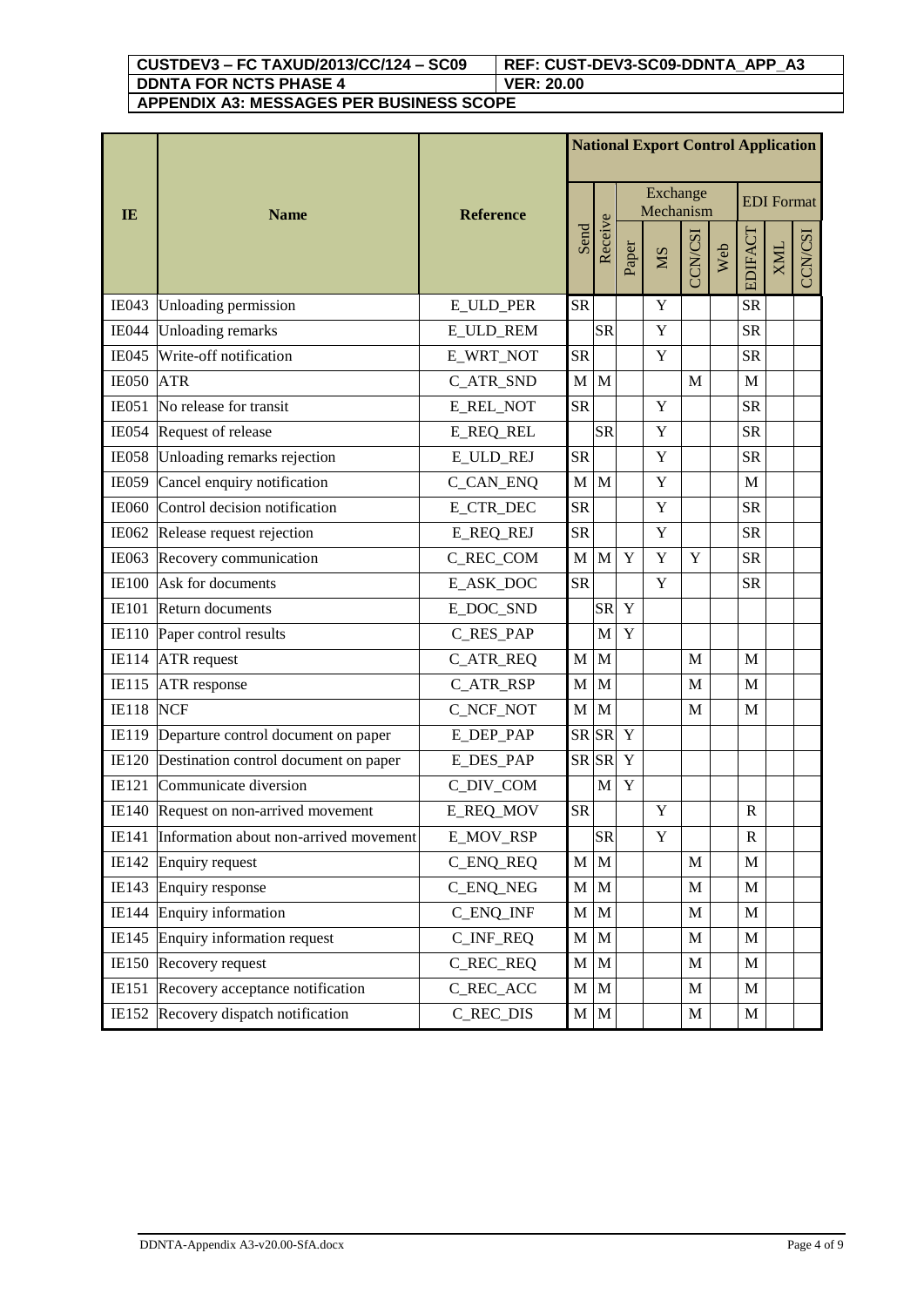**TECHNICAL MESSAGES**

In addition, a number of "technical messages" need to be foreseen. These are summarised below:

|              |                                                            |                  |                               |       | <b>National Export Control Application</b> |         |     |         |                   |         |   |  |  |  |
|--------------|------------------------------------------------------------|------------------|-------------------------------|-------|--------------------------------------------|---------|-----|---------|-------------------|---------|---|--|--|--|
| <b>IE</b>    | <b>Name</b>                                                | <b>Reference</b> | Exchange<br>Mechanism<br>Send |       |                                            |         |     |         | <b>EDI</b> Format |         |   |  |  |  |
|              |                                                            |                  | Receive                       | Paper | SM                                         | CCN/CSI | Web | EDIFACT | <b>NNX</b>        | CCN/CSI |   |  |  |  |
| <b>IE901</b> | Cancellation Acknowledgement                               | C_CAN_ACK        | M                             | M     |                                            |         | M   |         | M                 |         |   |  |  |  |
| <b>IE904</b> | <b>Status Request</b>                                      | C_STD_REQ        | M                             | M     |                                            |         | М   |         | M                 |         |   |  |  |  |
| IE905        | <b>Status Response</b>                                     | C_STD_RSP        | M                             | M     |                                            |         | M   |         | M                 |         |   |  |  |  |
| <b>IE906</b> | <b>Functional NACK</b>                                     | <b>C_FUN_NCK</b> | M                             | M     |                                            |         | M   |         | M                 |         |   |  |  |  |
| <b>IE907</b> | <b>EDIFACT NACK (CONTRL)</b>                               | <b>C_EDI_NCK</b> | M                             | M     |                                            |         | M   |         | M                 |         |   |  |  |  |
| <b>IE908</b> | CCN/CSI Confirm On Delivery<br>(COD) Acknowledgement       | C COD ACK        | M                             | M     |                                            |         | M   |         |                   |         | M |  |  |  |
| <b>IE909</b> | <b>CCN/CSI Confirm On Arrival</b><br>(COA) Acknowledgement | C_COA_ACK        | M                             | M     |                                            |         | M   |         |                   |         | M |  |  |  |
| <b>IE910</b> | <b>CCN/CSI</b> Expiration notification                     | C EXP NOT        | M                             | M     |                                            |         | M   |         |                   |         | M |  |  |  |
| IE911        | CCN/CSI Exception notification                             | C EXC NOT        | M                             | M     |                                            |         | M   |         |                   |         | M |  |  |  |

The IE908, IE909, IE910 and IE911 messages are standard internal CCN/CSI messages that merely need to be used in order to perform

message exchanges. Section XI explains in detail how these messages need to be used.

The IE906 and IE907 messages are intended for error and exception handling. The core business process will thus require:

- The implementation of a number of messages in EDIFACT format on the CCN/CSI platform;
- The implementation of a number of messages where the EDIFACT format is required, for the National and External Domains, it is needed to be developed by the NA on a platform.

Note on common technical messages:

- The CCN/CSI technical messages (IE908, IE909, IE910, IE911) are always used for Core Business exchanges. They will also be used for performing exchanges with CS/MIS via CCN/CSI, and also for exchanges with CS/RD (if an NA uses the CCN/CSI platform for exchanges with CS/RD);
- The CCN/CSI messages are transparent to the users. Details concerning the technical CCN/CSI messages are included in DDCOM section VIII;
- The functional NACK and EDIFACT NACK messages (IE906 and IE907) are used to report errors when exchanging Core Business IE;
- They will also be used to report errors when exchanging IEs via CCN/CSI with the CS/MIS application and with the CS/RD application (note that an NA can choose whether or not to use CCN/CSI for performing exchanges with CS/RD). The usage of IE906 and IE907 is further explained in section VIII, chapter 3.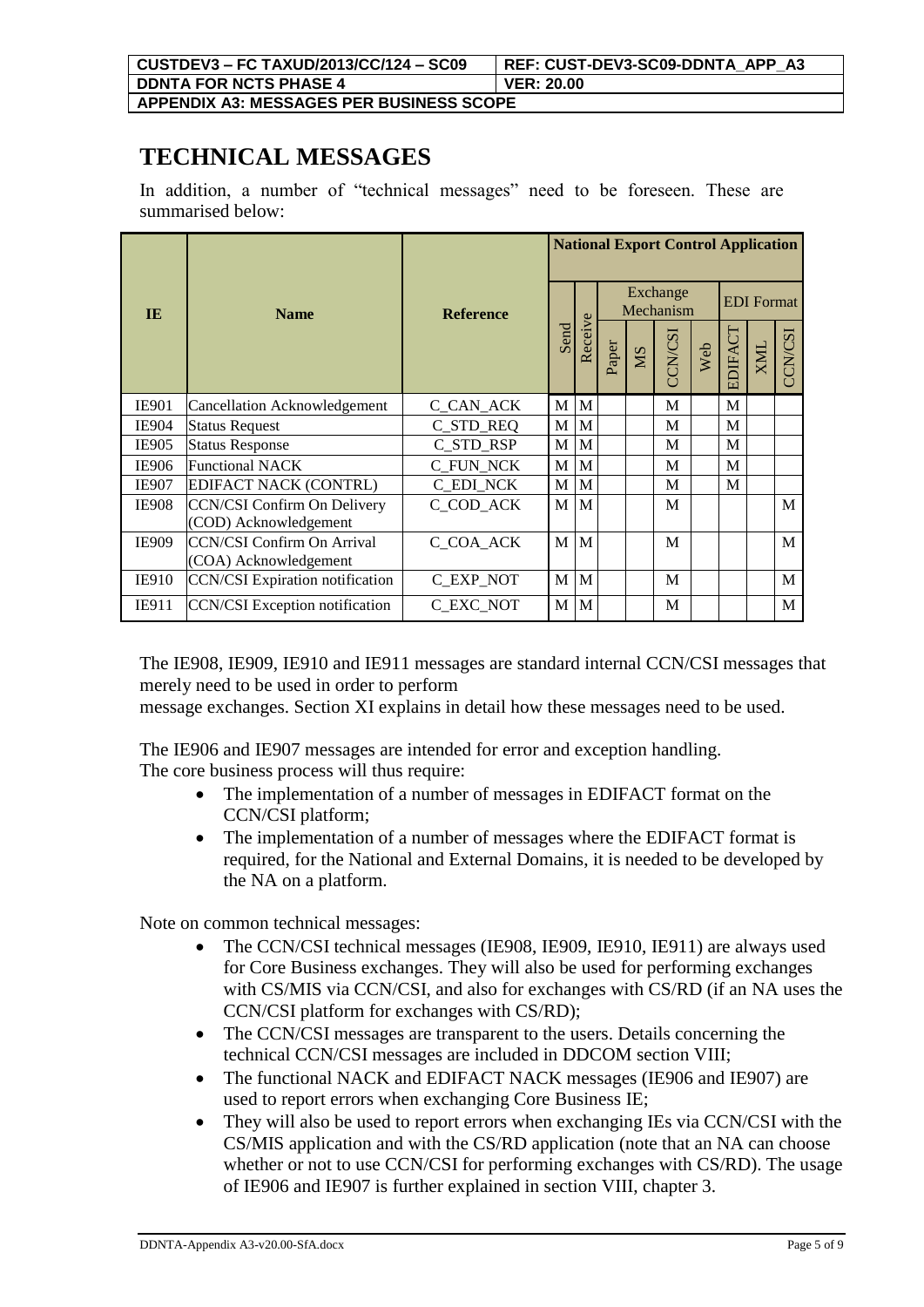**APPENDIX A3: MESSAGES PER BUSINESS SCOPE**

## **CENTRAL SERVICES MESSAGES**

The messages to be supported for the "Central Services" business process are shown below:

|              |                                                                          |                  | <b>National Export Control Application</b> |              |                       |           |                   |             |             |             |              |
|--------------|--------------------------------------------------------------------------|------------------|--------------------------------------------|--------------|-----------------------|-----------|-------------------|-------------|-------------|-------------|--------------|
| IE           | <b>Name</b>                                                              | <b>Reference</b> | Send                                       |              | Exchange<br>Mechanism |           | <b>EDI</b> Format |             |             |             |              |
|              |                                                                          |                  |                                            | Receive      | Paper                 | <b>NS</b> | CCN/CSI           | Web         | EDIFACT     | <b>XML</b>  | CCN/CSI      |
| <b>IE030</b> | Notification of customs offices<br>modification to common domain         | C_COL_COM        | $\mathbf{M}$                               |              |                       |           | M                 | M           | M           | $\mathbf M$ |              |
| <b>IE031</b> | Notification of customs offices<br>modification to national domain       | C_COL_NAT        |                                            | M            |                       |           | M                 | M           | M           | M           |              |
| <b>IE032</b> | Notification of common reference data<br>modification to national domain | C_REF_MOD        |                                            | M            |                       |           | M                 | M           | M           | M           |              |
| <b>IE070</b> | Notification of System Unavailability To<br><b>CD</b>                    | C_UNA_COM        | $\mathbf{M}$                               |              |                       |           |                   | M           |             | M           |              |
| <b>IE071</b> | Notification of System Unavailability to<br>ND                           | C_UNA_NAT        |                                            | M            |                       |           |                   | M           |             | М           |              |
| IE411        | Sending of Statistics Data                                               | C_STA_SND        | M                                          |              |                       |           | M                 | M           | M           | М           |              |
| IE412        | <b>Statistics Generated sent to National</b><br>Domain                   | C_STA_GEN        |                                            | M            |                       |           |                   | M           |             | M           |              |
| <b>IE906</b> | <b>Functional NACK</b>                                                   | C_FUN_NCK        | $\mathbf M$                                | M            |                       |           | M                 |             | M           |             |              |
| <b>IE907</b> | EDIFACT NACK (CONTRL)                                                    | <b>C_EDI_NCK</b> | $\mathbf M$                                | M            |                       |           | M                 |             | M           |             |              |
| <b>IE908</b> | CCN/CSI Confirm On Delivery (COD)<br>Acknowledgement                     | C_COD_ACK        | M                                          | M            |                       |           | M                 |             |             |             | M            |
| IE909        | CCN/CSI Confirm On Arrival (COA)<br>Acknowledgement                      | C_COA_ACK        | $\mathbf{M}$                               | M            |                       |           | M                 |             |             |             | $\mathbf{M}$ |
| IE910        | <b>CCN/CSI</b> Expiration notification                                   | C_EXP_NOT        | M                                          | M            |                       |           | M                 |             |             |             | M            |
| IE911        | <b>CCN/CSI</b> Exception notification                                    | C_EXC_NOT        | $\mathbf M$                                | M            |                       |           | M                 |             |             |             | $\mathbf{M}$ |
| IE912        | <b>Availability Matrix</b>                                               | C_AVL_MTX        | $\mathbf M$                                |              |                       |           |                   | M           |             | M           |              |
| IE913        | <b>Upload parsing response</b>                                           | C_UPL_RSP        |                                            | $\mathbf{M}$ |                       |           | M                 | M           | M           | M           |              |
| IE914        | <b>COL Request</b>                                                       | C_COL_REQ        | $\mathbf{M}$                               |              |                       |           | M                 |             | M           |             |              |
| IE916        | Common RD request                                                        | <b>C_REF_REQ</b> | M                                          |              |                       |           | $\mathbf M$       |             | $\mathbf M$ |             |              |
| IE918        | <b>MRN List Query</b>                                                    | <b>C_MRN_QUE</b> | $\mathbf{O}$                               |              |                       |           | M                 |             | $\mathbf M$ |             |              |
| IE919        | <b>MRN List Response</b>                                                 | <b>C_MRN_RSP</b> |                                            | $\mathbf{O}$ |                       |           | M                 | M           | $\mathbf M$ | $\mathbf M$ |              |
| IE931        | COL data                                                                 | C_COL_DAT        |                                            | $\mathbf M$  |                       |           | M                 | $\mathbf M$ | $\mathbf M$ | M           |              |
| IE932        | Common RD data                                                           | C_REF_DAT        |                                            | $\mathbf M$  |                       |           | M                 | M           | $\mathbf M$ | $\mathbf M$ |              |
| IE971        | Full unavailability schedule                                             | C_UNA_DAT        |                                            | M            |                       |           |                   | M           |             | M           |              |

Note that these messages are always exchanged between a NTA and a central reference site. IE032 messages can also be sent to ITSM but only by common domain users.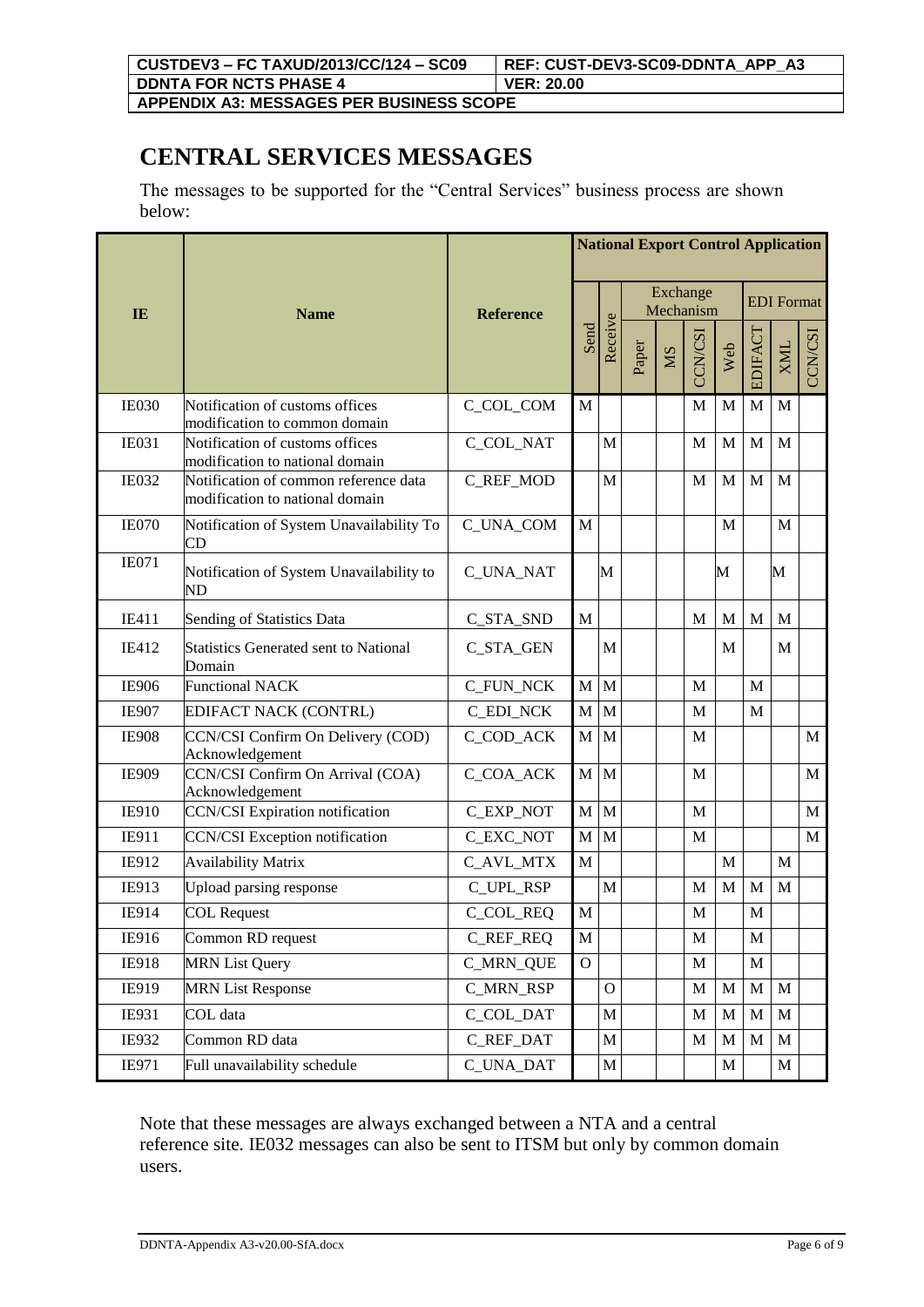For the IE030/IE031/IE032/IE913, one of the following developments is mandatory:

- The development of exchanges in XML or EDIFACT format on the Inter(Extra)net;
- The development of exchanges in EDIFACT format on CCN/CSI.

The following is to be noted for Central Services:

• An NA can decide to use CCN/CSI for performing COL and RD exchanges (IE030, IE031, IE032, IE913, IE914, IE916, IE931, IE932), or use the Inter(Extra)net for performing these exchanges.

IE031/IE032 messages are not downloaded via HTTP on the Inter(extra)net but are sent via e-mail (SMTP protocol) to members of mailing list.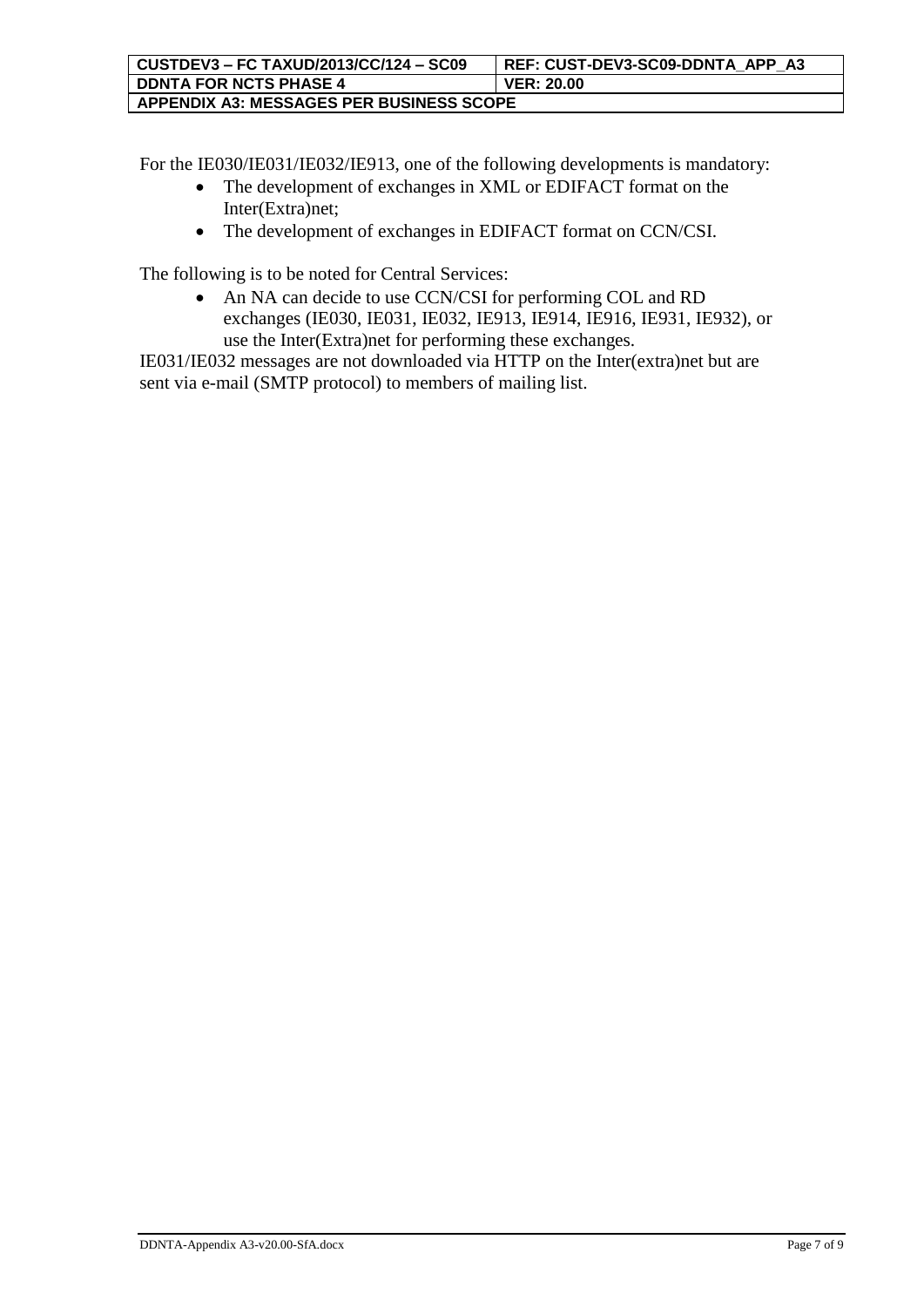**APPENDIX A3: MESSAGES PER BUSINESS SCOPE**

# **GUARANTEE MANAGEMENT**

The messages to be supported for the "Guarantee Management" business process are shown below:

| <b>IE</b>    | <b>Name</b>                                                  | <b>Reference</b> | Send           |              |       |             |         |     |              | Exchange<br>Mechanism |  |  | <b>National Export Control Application</b><br><b>EDI</b> Format<br>CCN/CSI |
|--------------|--------------------------------------------------------------|------------------|----------------|--------------|-------|-------------|---------|-----|--------------|-----------------------|--|--|----------------------------------------------------------------------------|
|              |                                                              |                  |                | Receive      | Paper | <b>NS</b>   | CCN/CSI | Web | EDIFACT      | <b>ZNIX</b>           |  |  |                                                                            |
| <b>IE026</b> | Guarantee access codes                                       | E_ACC_COD        |                | $\mathsf{R}$ |       | Y           |         |     | $\mathbf R$  |                       |  |  |                                                                            |
| <b>IE034</b> | Query on guarantees                                          | C_GUA_QUE        | $\mathbf M$    | M            |       |             | M       |     | M            |                       |  |  |                                                                            |
| <b>IE037</b> | Response query on guarantees                                 | C_GUA_RSP        | M              | M            |       |             | M       |     | M            |                       |  |  |                                                                            |
| <b>IE055</b> | Guarantee not valid                                          | E_GUA_INV        | <b>SR</b>      |              |       | $\mathbf Y$ |         |     | <b>SR</b>    |                       |  |  |                                                                            |
| <b>IE200</b> | Guarantee check                                              | C_GUA_CHE        | M              | $\mathbf M$  |       |             | M       |     | M            |                       |  |  |                                                                            |
| <b>IE201</b> | Guarantee check result                                       | <b>C_GUA_RES</b> | M <sub>1</sub> | M            |       |             | M       |     | M            |                       |  |  |                                                                            |
| IE203        | Guarantee use                                                | C_GUA_USE        | M              | M            |       |             | M       |     | M            |                       |  |  |                                                                            |
| <b>IE204</b> | Guarantee use cancellation                                   | C_GUA_CAN        | M              | M            |       |             | M       |     | M            |                       |  |  |                                                                            |
| <b>IE205</b> | Guarantee use result                                         | C_GUA_USR        | M              | $\mathbf M$  |       |             | M       |     | M            |                       |  |  |                                                                            |
| <b>IE209</b> | Credit reference amount                                      | C_GUA_CRE        | M              | M            |       |             | M       |     | M            |                       |  |  |                                                                            |
| <b>IE224</b> | Flat-rate guarantee voucher<br>information sold              | <b>E_FRG_INF</b> |                | $\mathbf R$  |       | Y           |         |     | $\mathbf R$  |                       |  |  |                                                                            |
| <b>IE225</b> | Guarantee update notification                                | N_GUA_WUP        | R              |              |       | $\mathbf Y$ |         |     | $\mathbb{R}$ |                       |  |  |                                                                            |
| <b>IE228</b> | Comprehensive guarantee<br>cancellation liability liberation | E_GOG_CNL        | $\mathbf R$    |              |       | Y           |         |     | $\mathbb{R}$ |                       |  |  |                                                                            |
| <b>IE229</b> | Individual Guarantee Voucher<br>revocation notification      | E IGV RNG        | $\mathbf{R}$   |              |       | Y           |         |     | $\mathsf{R}$ |                       |  |  |                                                                            |
| IE231        | Comprehensive guarantee<br>cancellation notification         | E_COG_CNP        | $\mathsf{R}$   |              |       | Y           |         |     | $\mathsf{R}$ |                       |  |  |                                                                            |